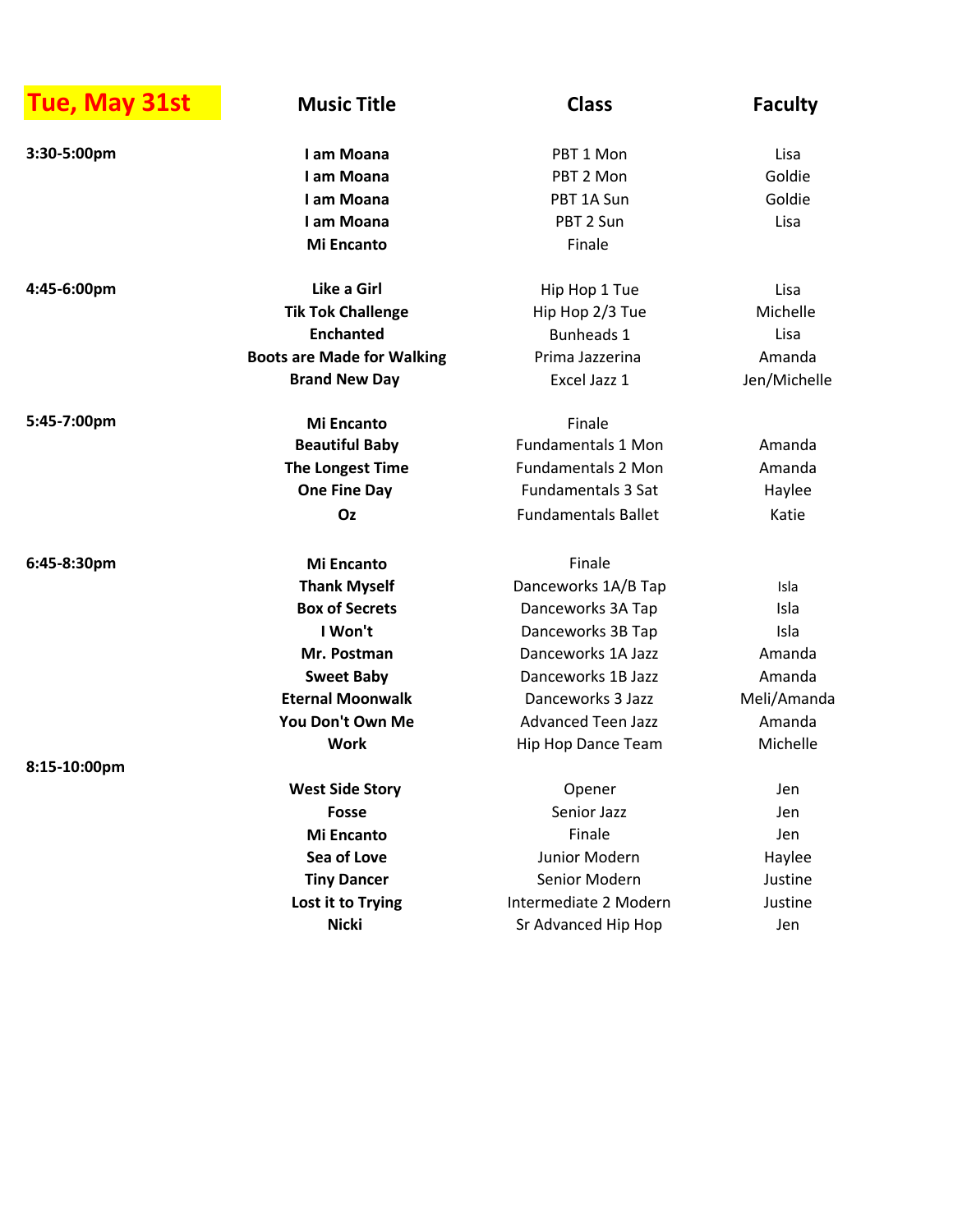| <b>Wed, June 1st</b> | <b>Music Title</b>                 | <b>Class</b>               | <b>Faculty</b> |
|----------------------|------------------------------------|----------------------------|----------------|
| 1:00-2:00pm          | <b>Catch a Falling Star</b>        | Intro to Dance 1 Wed       | Lisa           |
|                      | <b>Oh What a Beautiful Morning</b> | Intro to Dance 2 Wed       | Goldie         |
|                      | <b>Lunch Bunch</b>                 | Kidzhop Sun                | Amanda         |
|                      | <b>Mi Encanto</b>                  | Finale                     |                |
| 2:00-3:00pm          | <b>Catch a Falling Star</b>        | Intro to Dance 1 Sun 11:00 | Goldie         |
|                      | <b>Oh What a Beautiful Morning</b> | Intro to Dance 2 Sun 10:00 | Goldie         |
|                      | <b>Celebrate</b>                   | Hip Hop/Acro 1/2           | Amanda/Lisa    |
|                      | <b>Mi Encanto</b>                  | Finale                     |                |
| 3:30-5:00pm          | I am Moana                         | PBT 1 Wed 3:30             | Lisa           |
|                      | I am Moana                         | PBT 2 Wed 3:30             | Katie          |
|                      | I am Moana                         | PBT 1 Fri/Sat              | Goldie         |
|                      | I am Moana                         | PBT 2 Wed 1:00             | Katie          |
|                      | <b>Mi Encanto</b>                  | Finale                     |                |
| 4:45-6:00pm          | <b>Baby Mine</b>                   | Prima 2, 3, Excel Ballet 3 | Katie/Lisa     |
|                      | <b>Little Baddies</b>              | Excel Hip Hop 1            | Jen            |
|                      | <b>Shake Your Tailfeather</b>      | Extra Fun Jazz 2           | Amanda         |
|                      | <b>Crazy Frog</b>                  | Extra Fun Jazz 3           | Amanda         |
|                      | <b>You Make My Dreams</b>          | Tap Jam 1                  | Rene           |
| 5:45-7:00pm          | <b>Mi Encanto</b>                  | Finale                     |                |
|                      | <b>Beautiful Baby</b>              | <b>Fundamentals 1 Wed</b>  | Jen            |
|                      | The Longest Time                   | <b>Fundamentals 2 Wed</b>  | Jen            |
|                      | <b>One Fine Day</b>                | <b>Fundamentals 3 Wed</b>  | Amanda         |
|                      | Oz                                 | <b>Fundamentals Ballet</b> | Meli           |
| 6:45-8:30pm          | <b>Mi Encanto</b>                  | Finale                     |                |
|                      | Give up the Fight                  | Dance Moves 2              | Jen            |
|                      | <b>Too Much Sauce</b>              | Hip Hop 3 Fri              | Michelle       |
|                      | <b>Boom Boom</b>                   | Hip Hop 4/5 Thu            | Michelle       |
|                      | <b>Boss</b>                        | Hip Hop 4/5 Fri            | Michelle       |
|                      | <b>Bills</b>                       | Tap Company 2              | Isla           |
|                      | What is Jazz?                      | <b>Teen Jazz</b>           | Amanda         |
|                      | <b>Bounce Back</b>                 | Excel Hip Hop 5            | Michelle       |
|                      | <b>Ain't that Fresh</b>            | Teen Tap                   | Isla           |
| 8:15-10:00pm         | Libertango                         | Senior Ballet              | Katie          |
|                      | The Winner Is                      | Junior Ballet              | Katie          |
|                      | Serenade                           | Inter 1/2 Ballet           | Goldie         |
|                      | Find My Way                        | Junior/Senior Tap          | Isla           |
|                      | Listen                             | Inter 2 Tap                | Isla           |
|                      | <b>River Deep</b>                  | Tap Company 3              | Isla           |
|                      | Down on the Corner                 | Inter 1 Tap                | Isla           |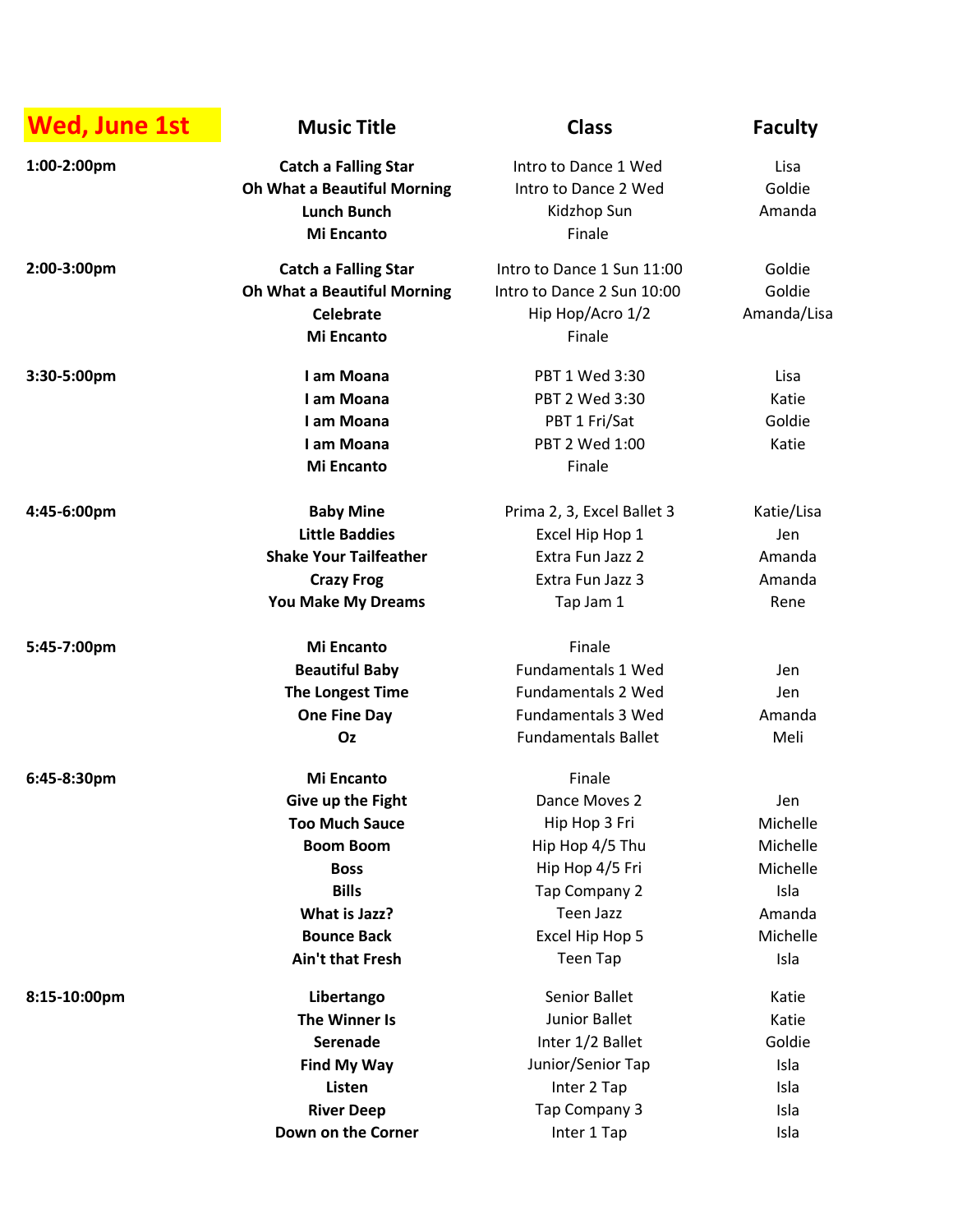|               | <b>Wanna Dance?</b>                | Dance Moves 4                | Jen            |
|---------------|------------------------------------|------------------------------|----------------|
| Thu, June 2nd | <b>Music Title</b>                 | <b>Class</b>                 | <b>Faculty</b> |
| 1:00-2:00pm   | <b>Catch a Falling Star</b>        | Intro to Dance 1 Thu         | Goldie         |
|               | <b>Lunch Bunch</b>                 | Kidzhop Sat                  | Rene/Haylee    |
|               | <b>Lunch Bunch</b>                 | Kidzhop Thu                  | Amanda         |
|               | <b>Mi Encanto</b>                  | Finale                       |                |
| 2:00-3:00pm   | <b>Catch a Falling Star</b>        | Intro to Dance 1 Sun 9:00    | Lisa           |
|               | <b>Oh What a Beautiful Morning</b> | Intro to Dance 2 Sat 9:00    | Rene           |
|               | <b>Oh What a Beautiful Morning</b> | Intro to Dance 2 Sat 12:00   | Goldie         |
|               | <b>Mi Encanto</b>                  | Finale                       |                |
| 3:30-5:00pm   | I am Moana                         | PBT 1 Sat                    | Rene           |
|               | I am Moana                         | PBT 2 Sat                    | Goldie         |
|               | I am Moana                         | PBT 1B Sun                   | Haylee         |
|               | I am Moana                         | PBT 2 Thu                    | Goldie         |
|               | <b>Mi Encanto</b>                  | Finale                       |                |
| 4:45-6:00pm   | <b>Lip Gloss</b>                   | Hip Hop 1 Thu                | Jen            |
|               | <b>World Wide Party</b>            | Hip Hop 1/2 Sat              | Lisa           |
|               | <b>Double Dutch Bus</b>            | Hip Hop 1/2 Sun              | Lisa/Justine   |
|               | C'mon Everybody                    | Extra Fun Tap                | Isla           |
|               | <b>Family Feud</b>                 | Extra Fun Hip Hop 2/3        | Jen            |
| 5:45-7:00pm   | <b>Mi Encanto</b>                  | Finale                       |                |
|               | <b>Beautiful Baby</b>              | <b>Fundamentals 1 Thu</b>    | Amanda         |
|               | The Longest Time                   | <b>Fundamentals 2 Sat</b>    | Rene/Jen       |
|               | <b>One Fine Day</b>                | <b>Fundamentals 3 Thu</b>    | Amanda         |
|               | Oz                                 | <b>Fundamentals Ballet</b>   | Katie          |
| 6:45-8:30pm   | I Got the Power                    | Excel Jazz 4                 | Michelle       |
|               | <b>Please Don't Stop the Music</b> | Danceworks 2 Tap             | Isla           |
|               | <b>Put the Work in</b>             | Excel Hip Hop 4              | Michelle       |
|               | On Broadway                        | Danceworks 2A Jazz           | Haylee         |
|               | <b>Whole Lot of Heart</b>          | Dance Moves 1                | Haylee         |
|               | <b>Steam Heat</b>                  | Danceworks 2B Jazz           | Haylee         |
|               | What a Wonderful World             | Tap Company 1                | Isla           |
|               | <b>Ready for the Good Life</b>     | <b>Teen Dance Collective</b> | Justine        |
|               | <b>Mi Encanto</b>                  | Finale                       |                |
| 8:15-9:15pm   | Whatever                           | Jr Advanced Hip Hop          | Michelle       |
|               | <b>The Promise</b>                 | Senior Grad                  | Meli/Jen       |
|               | <b>Black Cat</b>                   | Dance Moves 3A               | Justine        |
|               | <b>Summertime</b>                  | Dance Moves 3B               | Amanda         |
| 8:15-10:00pm  | <b>Seniorspeak Rehearsal</b>       | Senior Grad                  | Meli/Jen       |